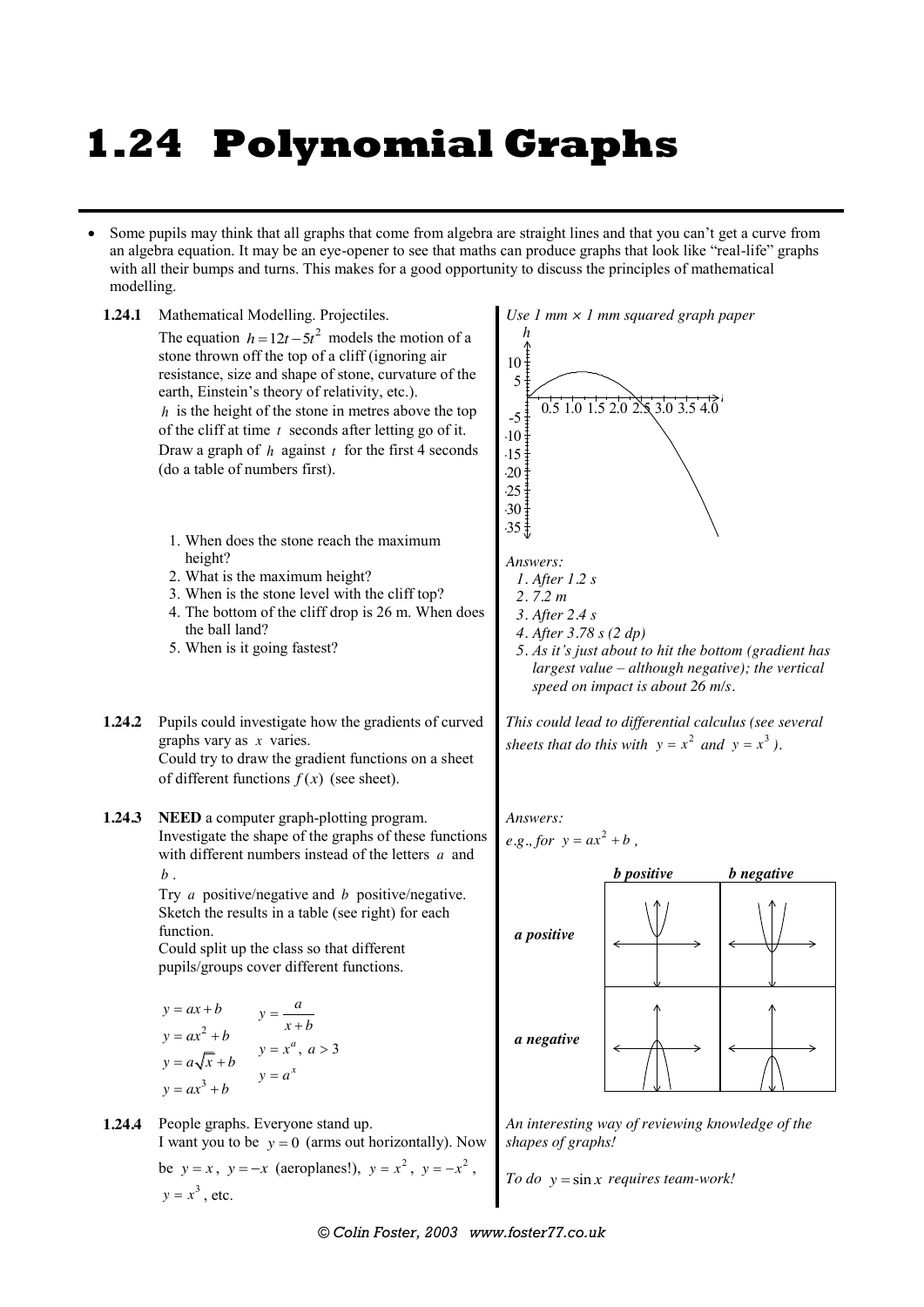

 $-2$  $-3\frac{1}{v}$ 



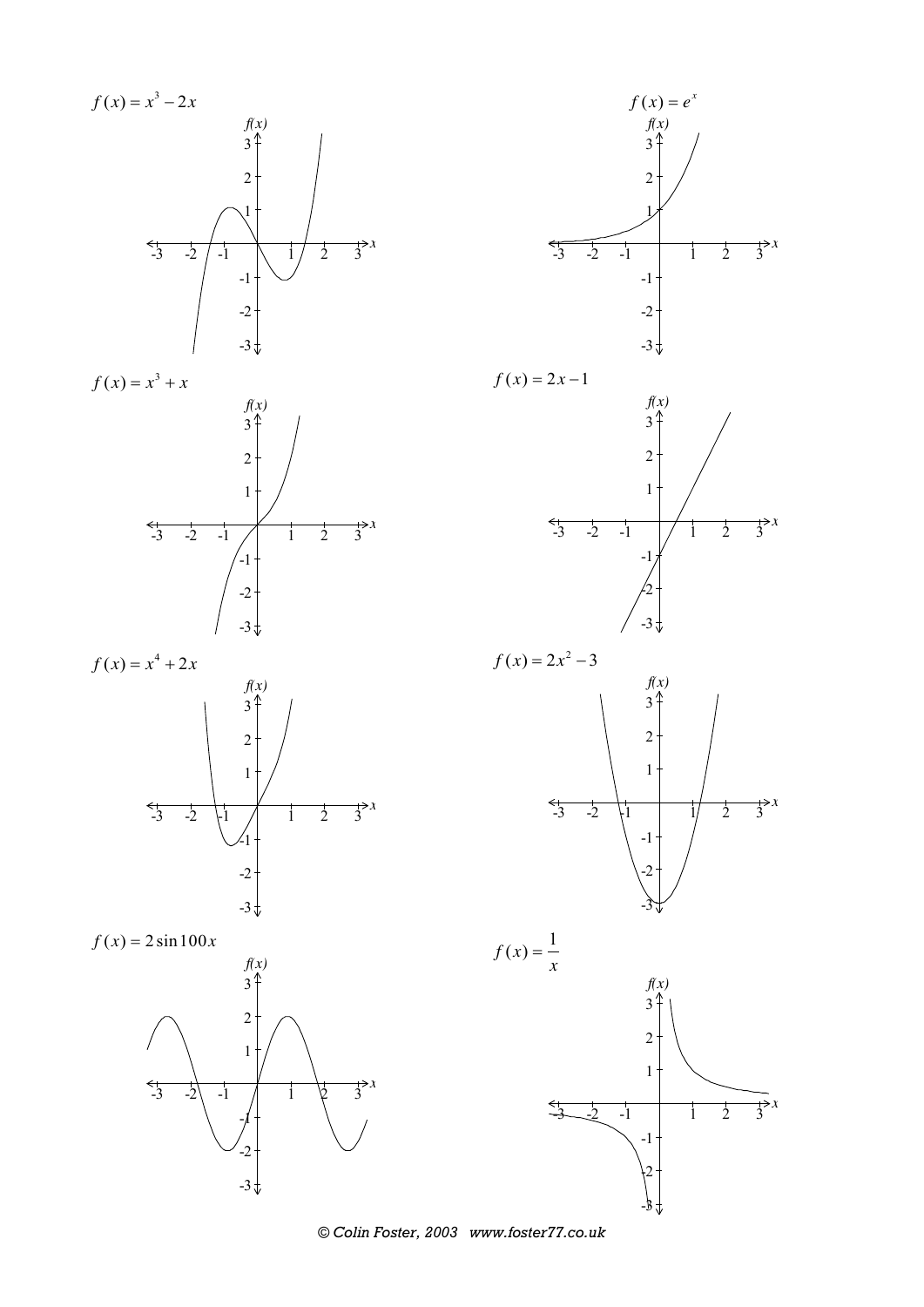## *Finding the gradient function for*  $y = x^2$



Remember that the gradient of a straight line between two

points A  $(x_A, y_A)$  and B  $(x_B, y_B)$  is  $\frac{\Delta y}{\Delta x} = \frac{y_B - y_A}{x_B - x_B}$ *B A*  $y$   $y_B - y$  $\frac{\Delta y}{\Delta x} = \frac{y_B - y_A}{x_B - x_A}.$ 

Fill in the table on the next page. Then plot the *gradient function* on the graph above. What is the equation of the gradient function graph?

Can you explain your results?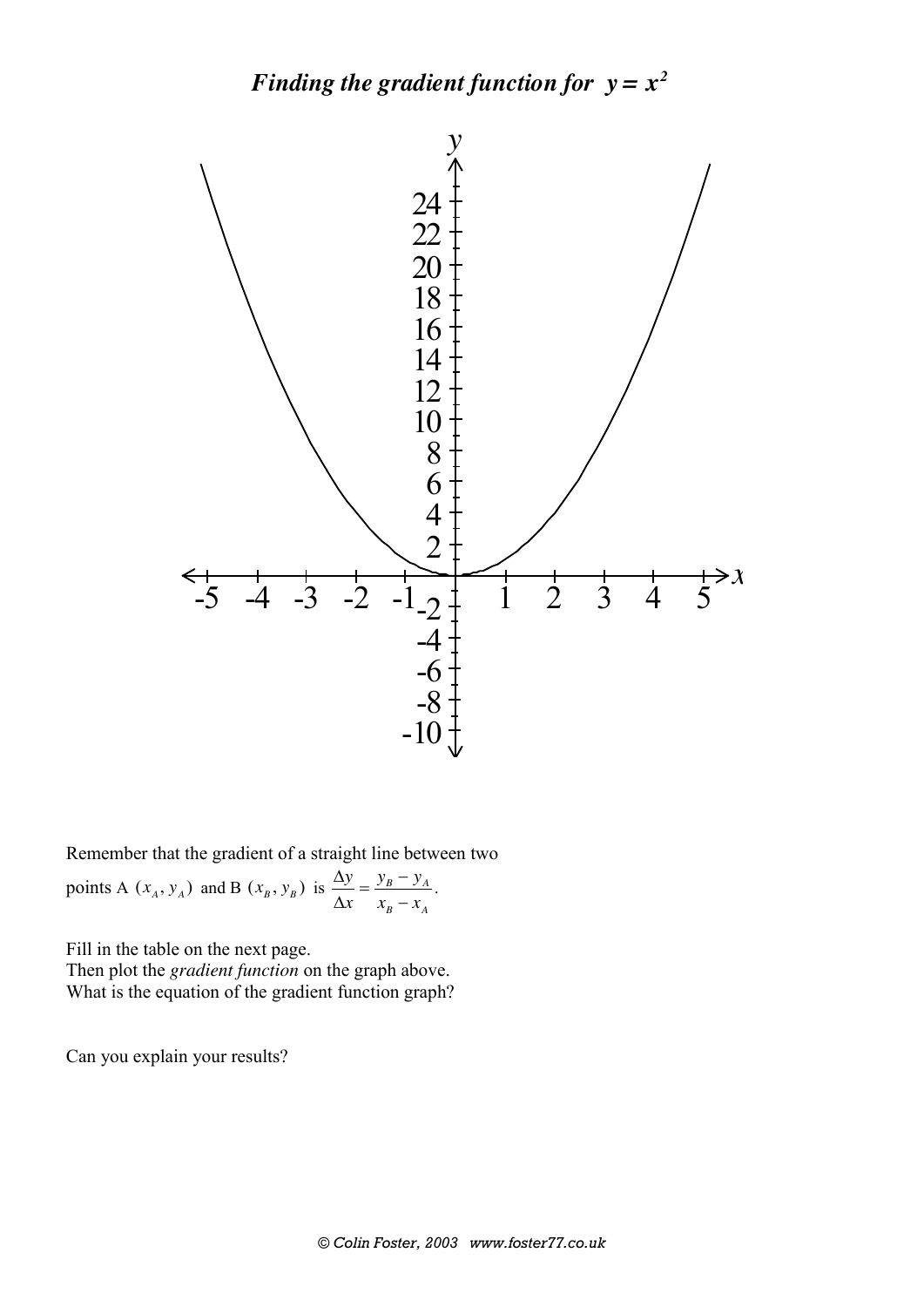| point                             | nearby point                                    |                  | gradient | best gradient |
|-----------------------------------|-------------------------------------------------|------------------|----------|---------------|
| $(-5, 25)$                        | $(-4.9, 24.01)$                                 |                  | $-9.9$   |               |
|                                   | $(-4.99,$                                       | $\left( \right)$ |          | $-10$         |
|                                   | $(-4.999,$                                      | $\mathcal{E}$    |          |               |
| $(-4, 16)$                        | $(-3.9,$                                        | $\mathcal{E}$    |          |               |
|                                   | $(-3.99,$                                       | $\left( \right)$ |          |               |
|                                   | (                                               | $\big)$          |          |               |
| $(-3,  )$                         | $\left($<br>$\mathcal{T}$                       | $\big)$          |          |               |
|                                   | $\overline{(\ }$<br>$\mathcal{L}_{\mathcal{A}}$ | $\mathcal{E}$    |          |               |
|                                   | $\overline{(\ }$<br>$\bar{r}$                   | $\mathcal{C}$    |          |               |
| $(-2,  )$                         | (<br>$\mathcal{L}$                              | $\big)$          |          |               |
|                                   | $\left($<br>$\mathbf{r}$                        | $\big)$          |          |               |
|                                   | $\overline{(\ }$<br>$\bar{r}$                   | $\mathcal{E}$    |          |               |
| $(-1,  )$                         | $\overline{(\ }$<br>$\mathbf{r}$                | $\mathcal{E}$    |          |               |
|                                   | $\overline{(\ }$<br>$\mathcal{L}$               | $\mathcal{E}$    |          |               |
|                                   | $\left($<br>$\mathcal{F}^{\pm}$ .               | $\lambda$        |          |               |
| $\overline{()}, 0)$               | ( 0.1, 0.01)                                    |                  |          |               |
|                                   | $\left($<br>0.01,                               | $\mathcal{C}$    |          |               |
|                                   | $\left($<br>$\overline{1}$                      | $\mathcal{C}$    |          |               |
| 1,<br>$\sqrt{2}$                  | $\left($<br>1.1,                                | $\left( \right)$ |          |               |
|                                   | (1.01,                                          | $\left( \right)$ |          |               |
|                                   | $\sqrt{1}$<br>$\mathbf{r}$                      |                  |          |               |
| (2,<br>$\lambda$                  | 2.1,<br>$\left($                                |                  |          |               |
|                                   | $\pmb{r}$                                       |                  |          |               |
|                                   | $\pmb{r}$                                       |                  |          |               |
| 3,<br>$\overline{ }$<br>$\lambda$ | $\boldsymbol{r}$                                |                  |          |               |
|                                   | $\mathbf{r}$                                    |                  |          |               |
|                                   | $\mathbf{r}$                                    |                  |          |               |
| 4,<br>$\overline{(}$<br>$\lambda$ | $\mathbf{r}$                                    |                  |          |               |
|                                   | $\pmb{r}$                                       |                  |          |               |
|                                   | $\overline{ }$<br>$\boldsymbol{r}$              |                  |          |               |
| $\overline{5}$ ,<br>(             | $\pmb{r}$                                       |                  |          |               |
|                                   | $\mathbf{r}$                                    |                  |          |               |
|                                   | $\mathbf{r}$                                    |                  |          |               |

*Finding the gradient function for*  $y = x^2$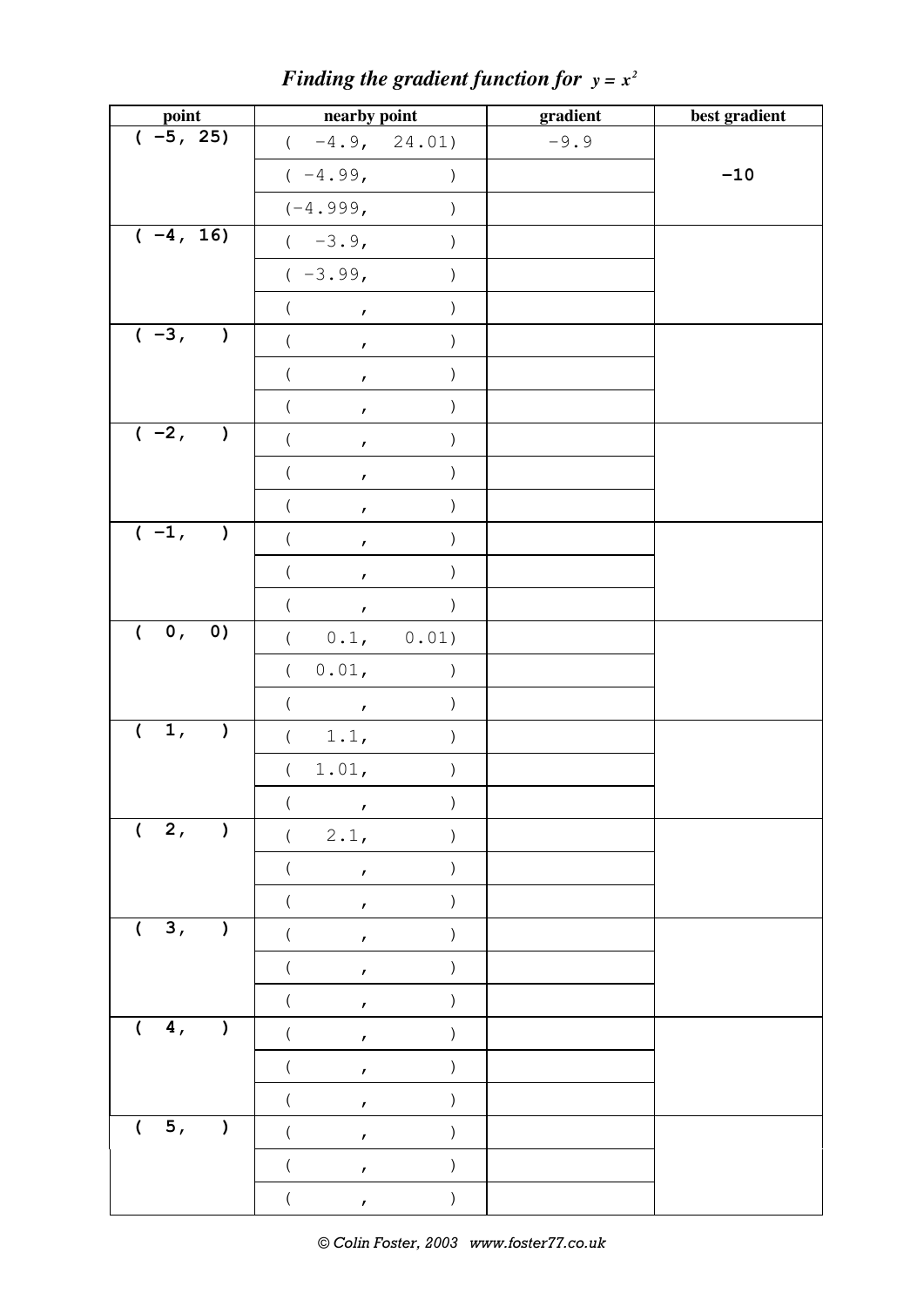## *Finding the gradient function for*  $y = x^3$



Fill in the table on the next page. Then plot the *gradient function* on the graph above. What is the equation of the gradient function graph?

Can you explain your results?